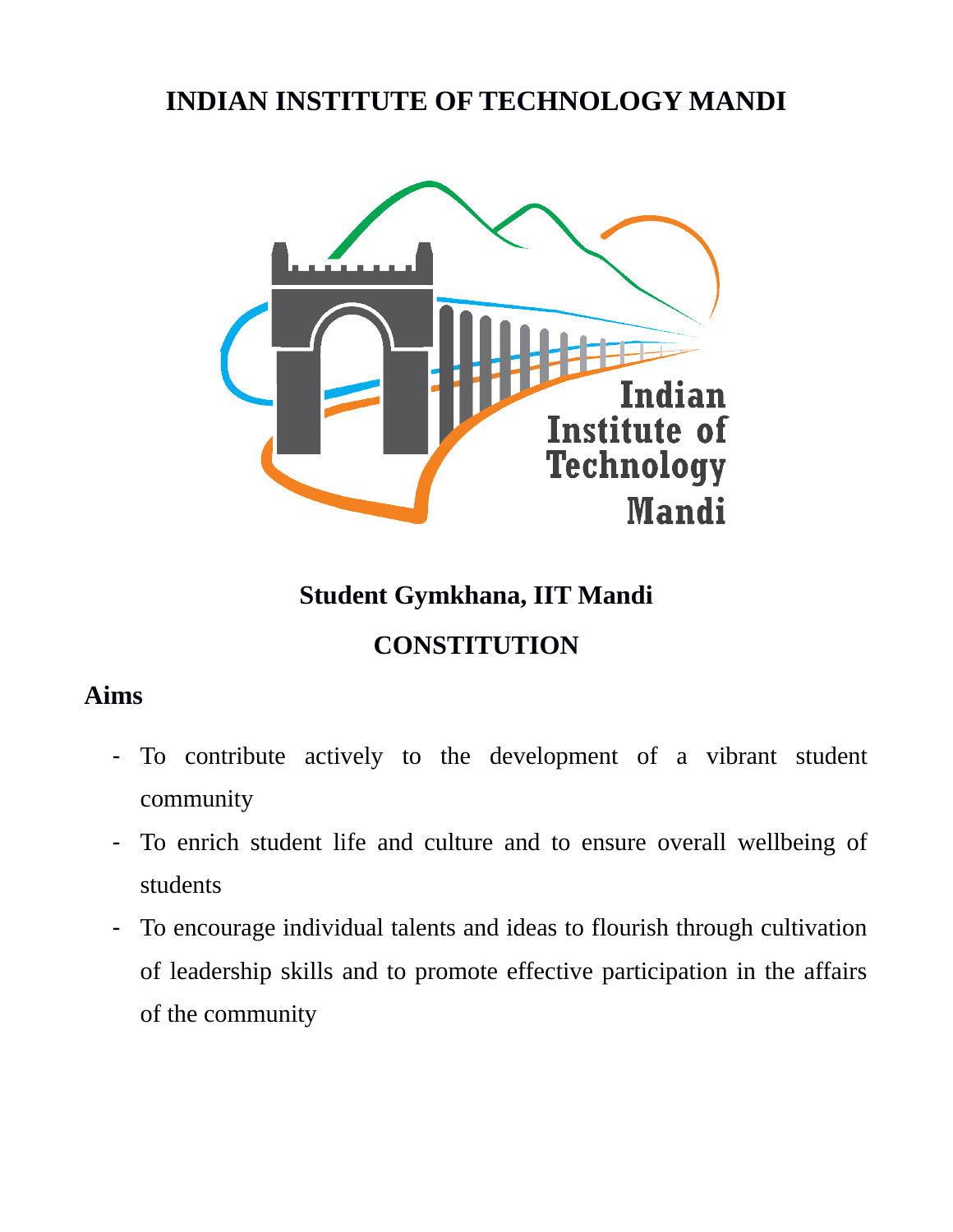# **Pledge**

*We, the students of the Indian Institute of Technology Mandi, solemnly affirm that all students of the IIT Mandi are bound by equal rights, duties, and obligations to the furtherance of the avowed aims set out above. We pledge to uphold them unfailingly at all times, and in pursuit thereof we do hereby express our solemn resolve to constitute a self-governing democratic organization called the Student Gymkhana and to give unto ourselves the Charter called the "Student Constitution" set forth in detail below, this day, the First of November 2013.*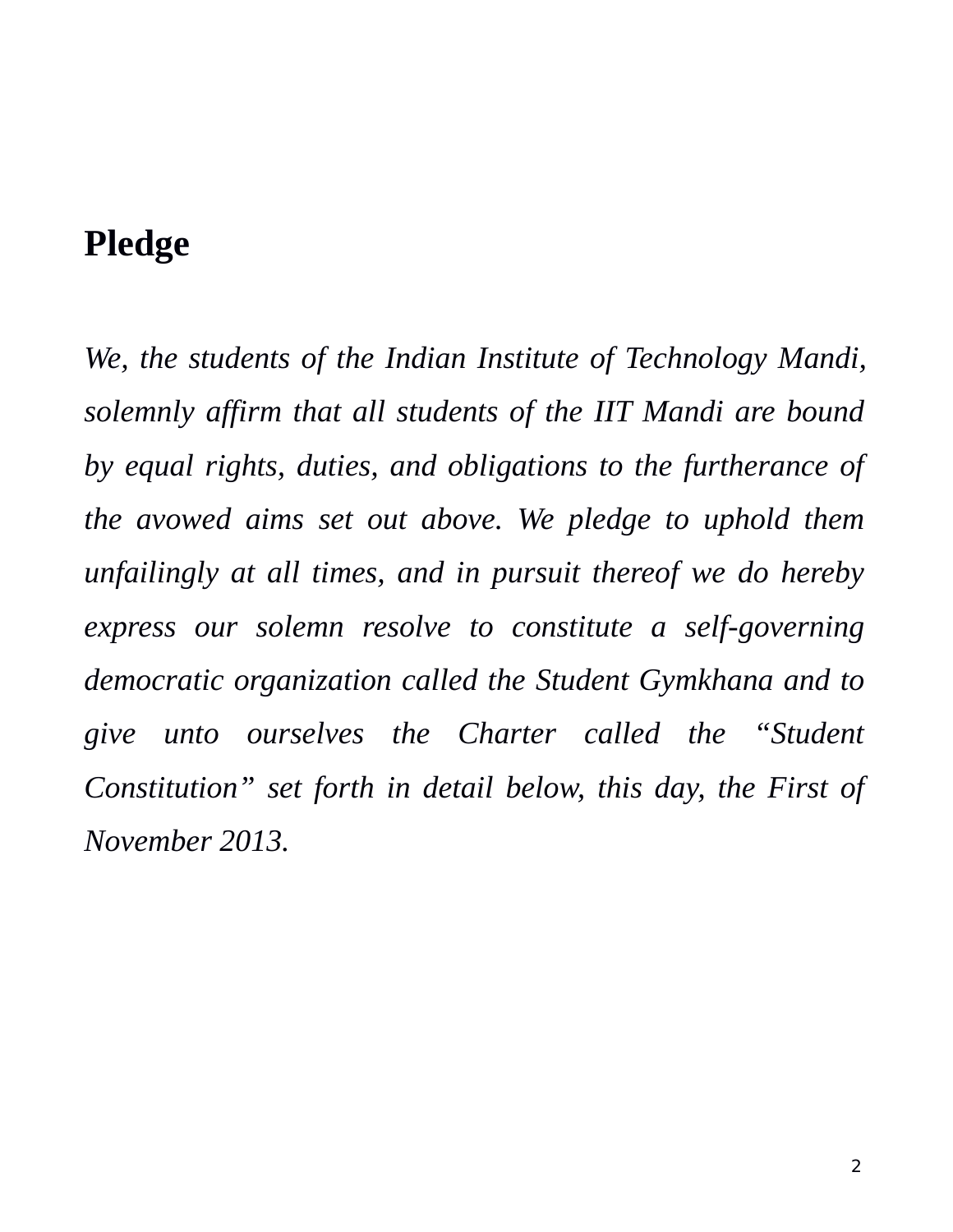# **Student Constitution**

### **CHAPTER I - MEMBERSHIP AND ADVISORY BODY**

- 1.1 All registered students of IIT Mandi shall be deemed *ipso facto* to be members of the Student Gymkhana and shall constitute its General Body*.*
- 1.2 The Director of IIT Mandi shall be Patron of the Student Gymkhana. The office-bearers of the Student Gymkhana shall from time to time, in consultation with the Chief Advisory Panel [CAP] (See below 1.3), suggest a panel of names from among the faculty to the Patron for appointment to the positions of the Games & Sports Advisor, the Cultural Advisor, the Science & Technology Advisor, the Literary Advisor, the CnP Advisor and other Co-Advisor(s) of Student Gymkhana.
- 1.3 There shall be a Chief Advisory Panel (CAP) consisting of the Dean (Students), Dean (Academics) and the Chief Warden for the express purpose of laying down broad guidelines for the smooth conduct of student affairs. The Chairperson of this advisory body shall be the Dean (Students).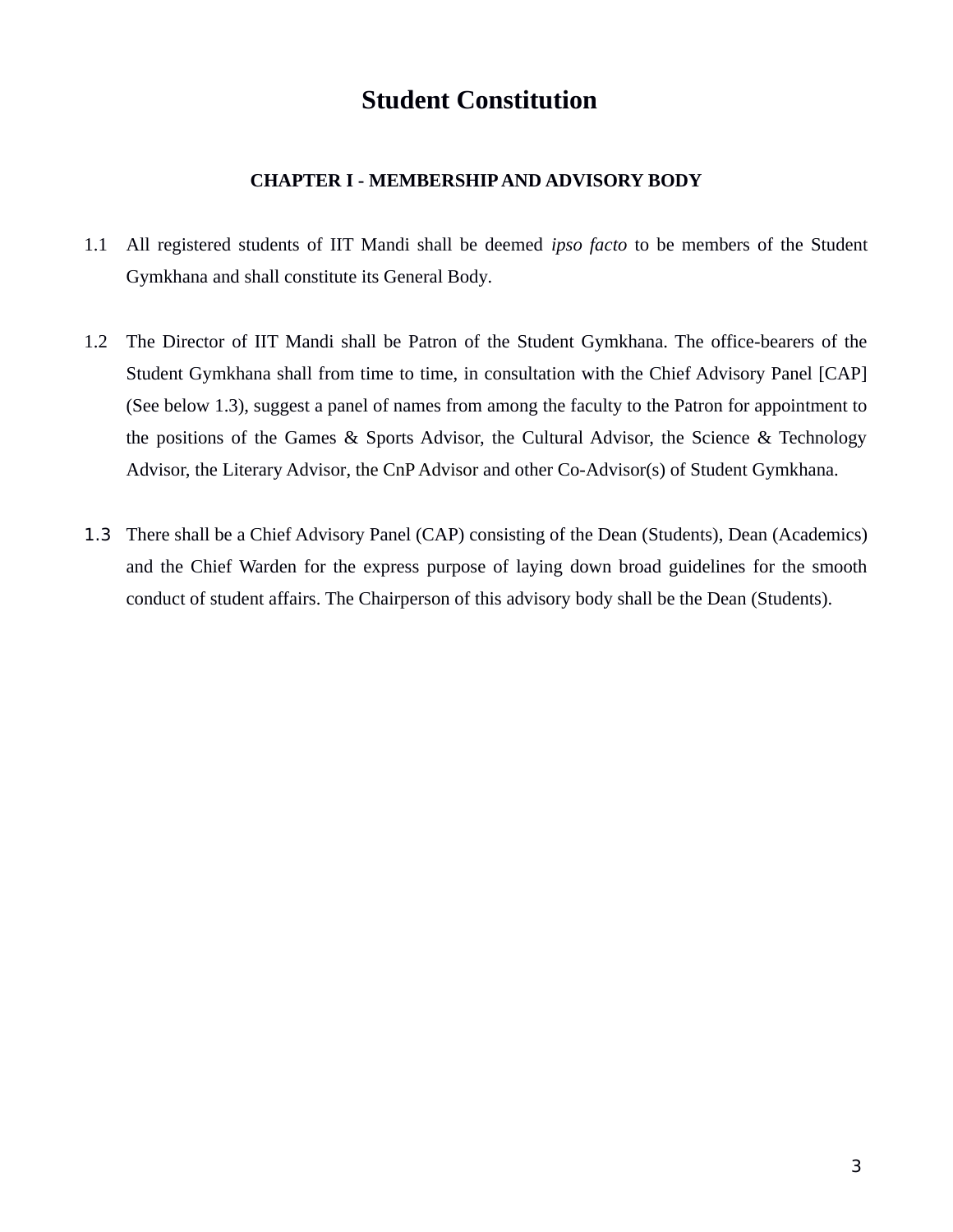#### **CHAPTER II - ORGANIZATION AND ORGANIZATIONAL PRINCIPLES**



- 2.1 The duly elected office-bearers of the Student Gymkhana (SG) shall constitute the Student Council (SC), which shall be responsible for the functioning of the SG through its constituent societies, namely the Academic Society, Games & Sports Society, Cultural Society, Science and Technology Society, Literary Society, Research Affairs Society, and Hostel Affairs Society, and also through any other affiliated clubs and forums formed by these aforesaid societies for the specific purpose of promoting hobby and leisure time activities.
- 2.2 The Student Council shall be the representative body of the students. It shall
	- a. Serve as the main forum of expression of student opinion.
	- b. Be in continuous touch with the General Body, consult students and act as feedback system.

c. Facilitate the functioning of the various societies of the Student Gymkhana by making budgetary allocations and by evolving suitable support mechanisms.

- 2.3 The Student Council shall consist solely of: The General Secretary, the Academics Secretary, the Sports Secretary, the Cultural Secretary, the Technical Secretary, Literary Secretary, Research Affairs Secretary and the Hostel Affairs Secretary.
- 2.4 The Student Affairs Panel (SAP) shall consist of the SC and a Chairperson nominated by the Patron from the panel of names suggested by the SC and shall supervise the overall functioning of the Student Gymkhana.
- 2.5 The Hostel Affairs Panel (HAP) shall consist of the Chief Warden, the General Secretary, the Hostel Affairs Secretary, and General Secretaries of all the hostels. It shall supervise all hostel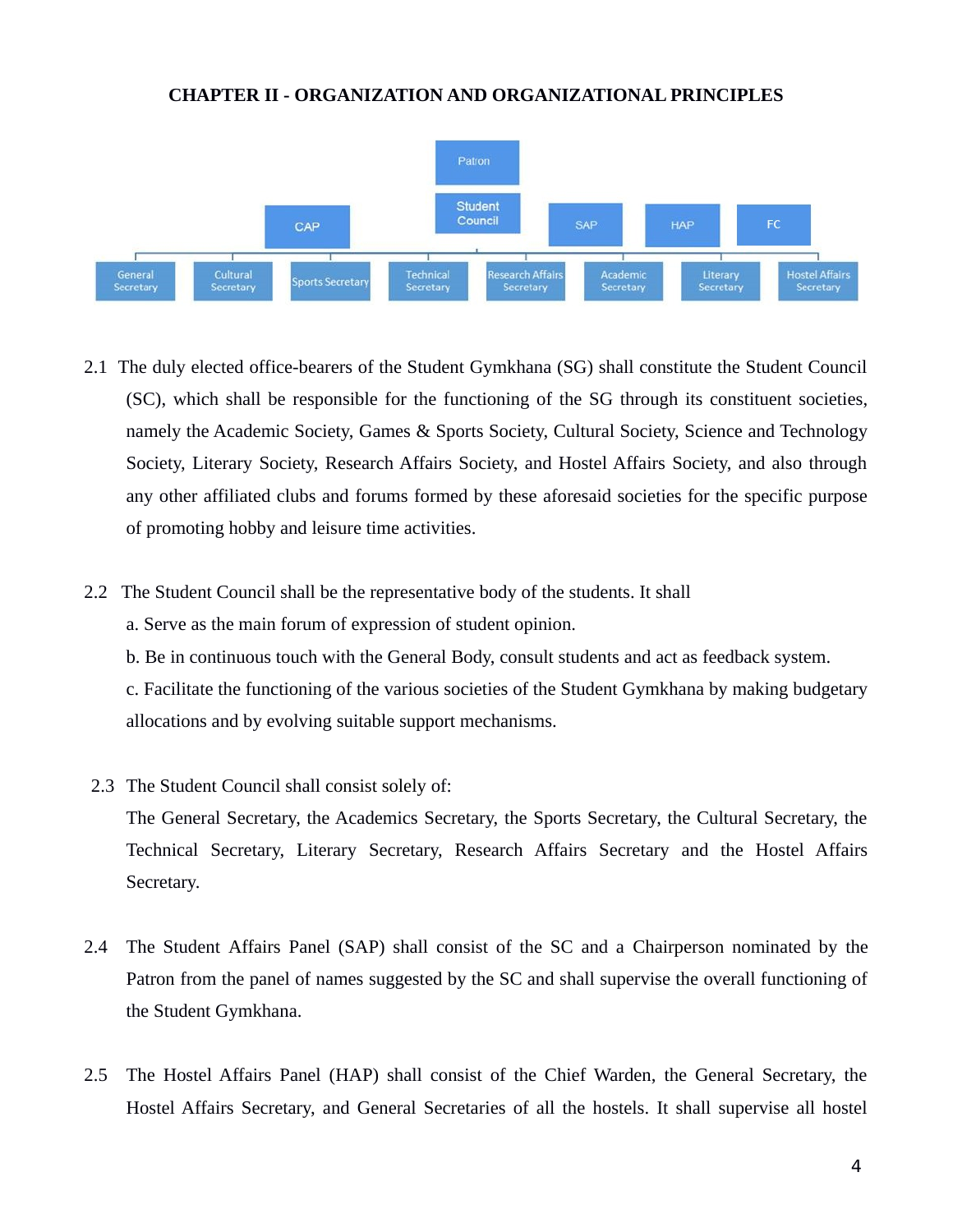affairs and endeavor to ensure clean, safe and comfortable living standards besides an environment conducive to studies.

- 2.6 The General Secretary shall preside over the SC. S/he shall supervise and coordinate the general affairs of the general body. The Academics Secretary, the Sports Secretary, the Cultural Secretary, the Technical Secretary, Literary Secretary, Research Affair Secretary & the Hostel Affairs Secretary shall supervise and coordinate all the activities of their respective societies.
- 2.7 Ordinarily the general interest of the SG shall prevail over individual interests. Majority decisions shall be binding on all.
- 2.8 In contentious cases where some decision of the Student Council has been carried by a majority but with a substantial minority, i.e., with more than 2 of the Secretaries present voting against it, the General Secretary of the Council may refer the matter to the General Body if so requested by at least 6 of the 8 members of Student Council present and voting.
- 2.9 The General Secretary shall have the power to convene the meeting of any society. S/he may attend all such meetings of all societies/committees of the Council at his/her discretion.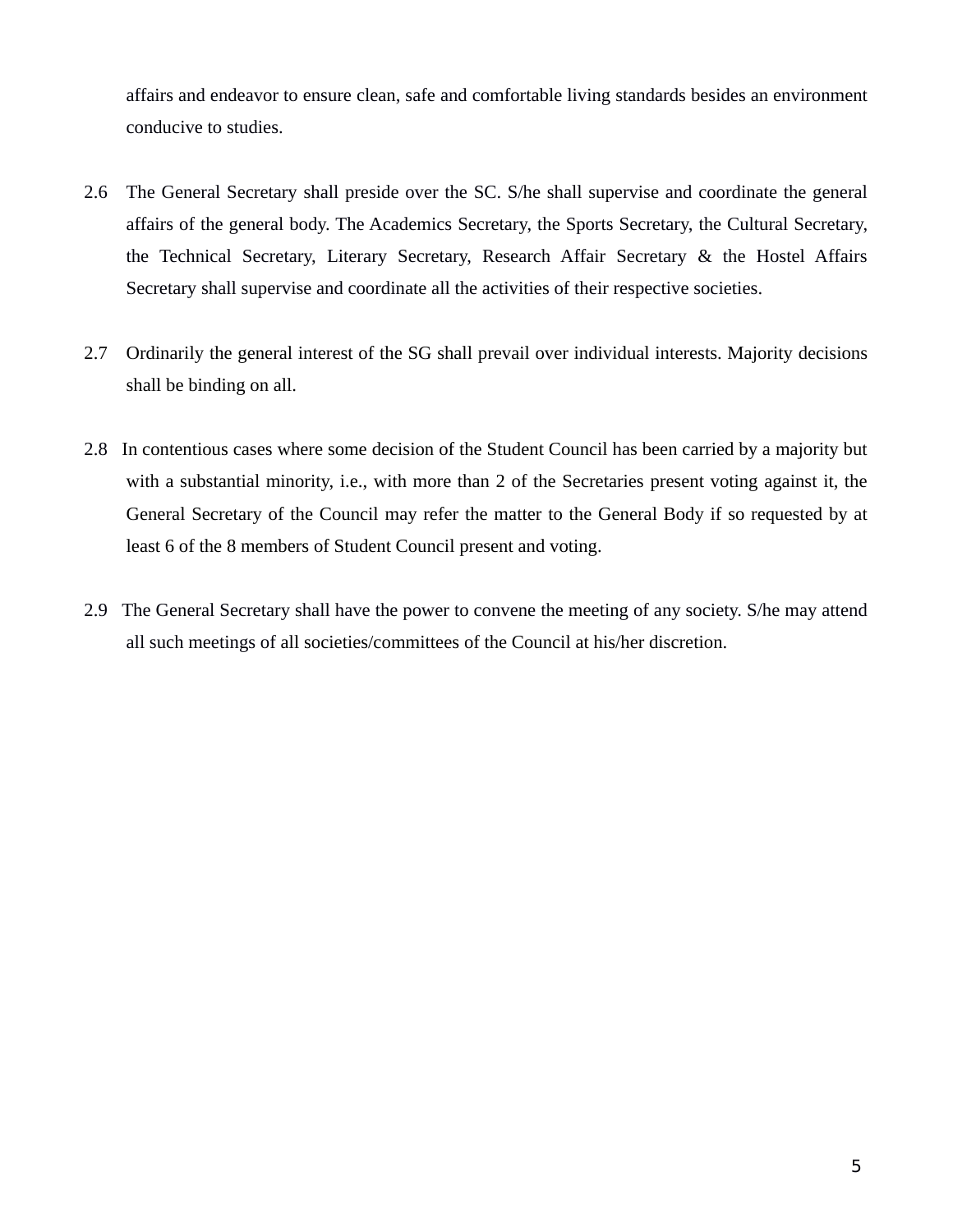#### **CHAPTER III- ELECTIONS**

- 3.1 Elections shall be conducted by the Chief Election Officer appointed by the Chairperson, Chief Advisory Panel and under his immediate supervision. Annual Student Gymkhana Election shall normally be held two weeks prior to the end of classes of the spring semester.
- 3.2 The General Secretary and Secretaries of Academics, Games, Cultural, Research Affairs, Hostel Affairs, Literary and Science & Technology respectively shall be elected from the General Body. In case a candidate gets >50% votes in the first round, he/she will be declared elected. Otherwise, the system of one single transferable preferential voting system will be implemented, i.e., if there are *n* candidates, voters shall be required to give *n* preferences. Counting shall be done in successive rounds. In the first round, first preference votes only shall be counted and the candidate with the least first preference votes shall be declared unsuccessful. In the next round, second preference votes of the unsuccessful candidates shall be added to the first preference count of candidates advancing to the next round, again the candidate with the lowest tally shall be declared unsuccessful. While redistributing the votes this time, two cases arise : first the votes shall be distributed as per the second preference of the candidate being eliminated, and secondly, the third preference of the candidate eliminated earlier and likewise further on. This procedure shall be repeated until all but one candidate, who shall be declared successful, secures >50% of the total valid votes cast.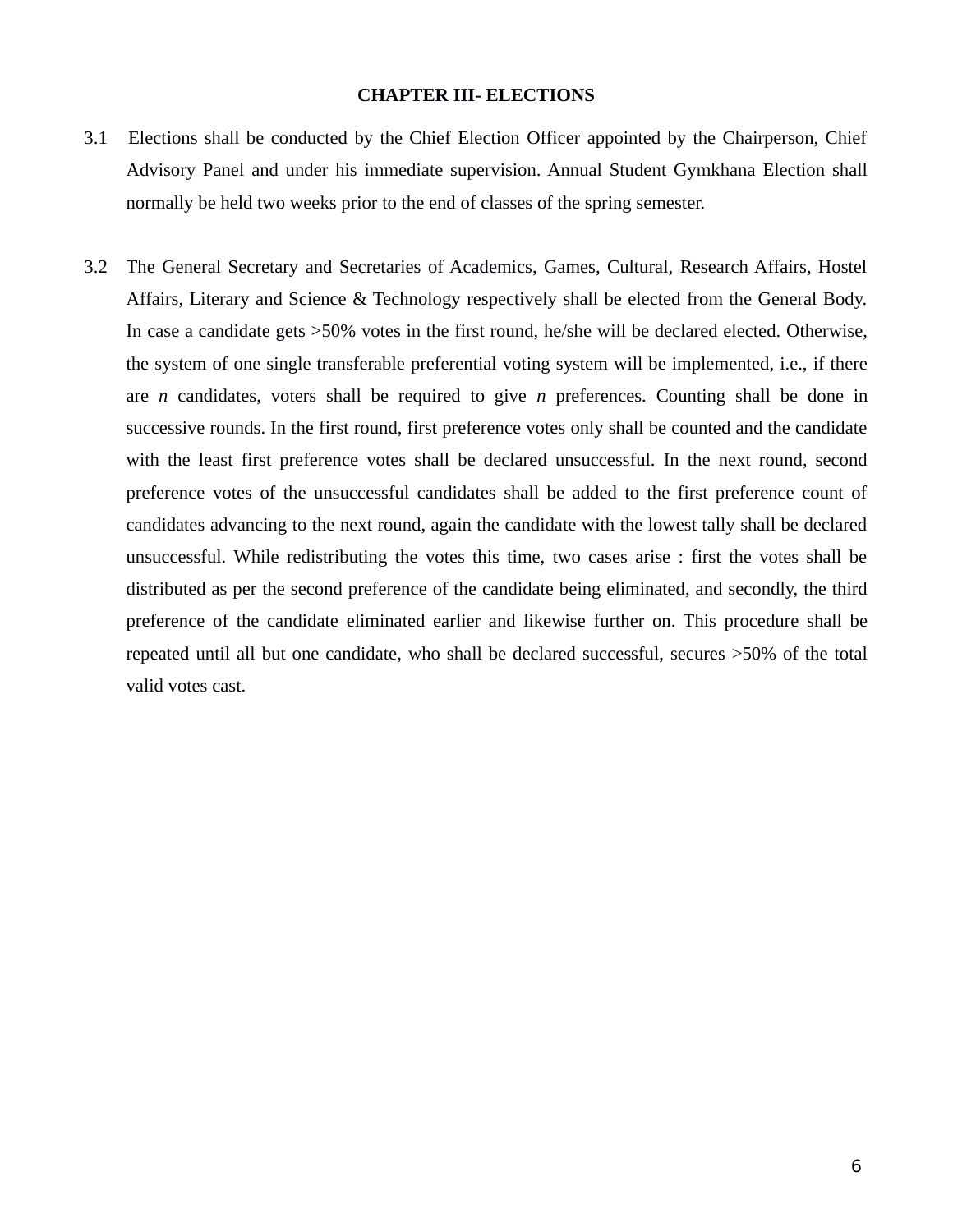3.3 Representatives to the SC shall be elected from the students belonging to Bachelors, Masters, and Ph.D. programs at IIT Mandi.

The Candidate for executive posts of Technical Secretary, Academic Affairs Secretary & Research Affairs Secretary should have a good academic standing, hold a CGPA of at least 7.5, should not have received an 'F' grade in any course at IIT Mandi, and should not have attracted any disciplinary actions by the Institute. Eligible candidates should have at least two semester of studies left at the Institute from the date of election to June 1 of the following year. The candidate for executive posts of General Secretary, Hostel Affairs Secretary, Literary Secretary, Cultural Secretary and Sports Secretary should have good academic standing, hold CGPA of at least 7.0, should not have received an 'F' grade in any course at IIT Mandi, and should not have attracted any disciplinary actions by the Institute . Experience of two or more academic years, and previous experience of holding a Student Gymkhana or Hostel position for the post of General Secretary is a must. To qualify for other secretarial positions (Academic, Sports, Cultural, Research Affairs, Hostel Affairs, Literary & Technical), undergraduate candidates must have experience of at least three or more semesters, and postgraduate candidates at least two semesters. The Academic Affairs Secretary will be an Undergraduate Student and Research Affairs Secretary a postgraduate student. Also, a student may not hold a particular post for more than 1 year and may not hold two posts concurrently.

3.4 A Student who has been placed on Academic or Disciplinary Probation or warning shall not be allowed to stand for any elected post of the Students Council. Also, if a person holding an elected/nominated post of the Student Gymkhana is put under academic probation or warning during his/her tenure, he/she will cease to be a Student Gymkhana representative. Fresh elections shall be held thereafter to fill the vacancies thus caused. The Chairperson (CAP) may also, if the situation so warrants, decide not to conduct fresh elections. He can also go for filling the post by nominations or can leave the post vacant. In such a case, the General Secretary shall be responsible for coordinating the activities of that particular society.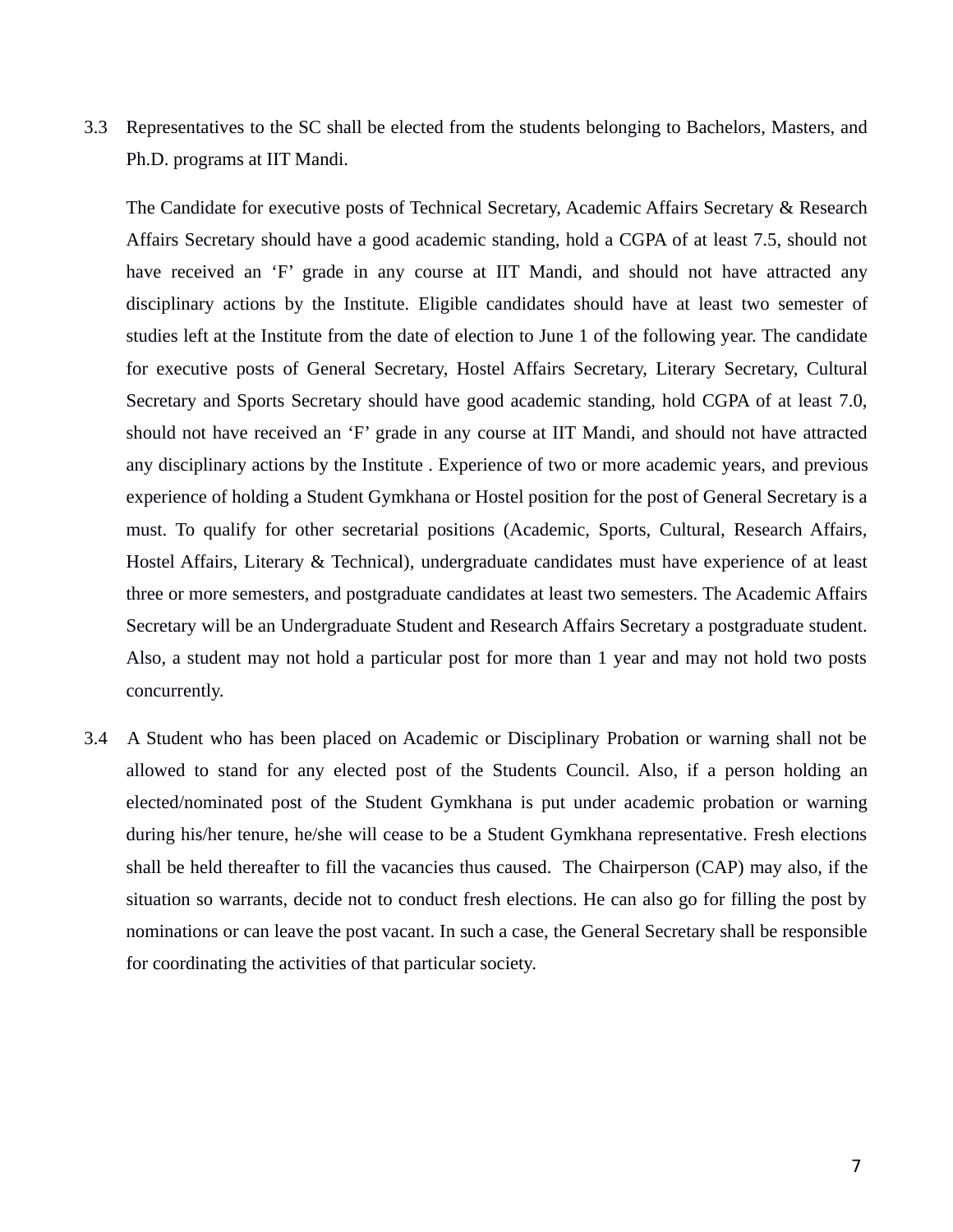## **CHAPTER IV - ORGANIZATION OF SOCIETIES**

- 4.1 The Secretaries of Academics, Games, Cultural, Research Affairs, Hostel Affairs, Literary and Science & Technology shall propose, for ratification by the Student Council, the names of students to be appointed as coordinators of their individual societies.
- 4.2 If in the opinion of the Council a person proposed as coordinator of a Society does not possess the requisite qualifications for the task, it may reject the proposed candidate and call for fresh proposals.
- 4.3 The aim(s) of the various societies shall be as follows:
- **Academic Society:**  Organize and look into all academic activities
- **Games/Sports Society:**

Organize and promote all extracurricular/sports activities

• **Cultural Society:**

Organize and promote all cultural activities

• **Hostel Affairs Society:**

Promote wellbeing of students in all hostels and to address problems related to hostels

• **Science and Technology Society:** 

Organize and promote all scientific and technological activities

• **Literary Society:** 

Organize and promote all literary activities

• **Research Society:**

Organize and promote all research activities

- 4.4 The Secretaries of the concerned societies shall supervise and coordinate all activities of their respective Societies.
- 4.5 Each Society shall consist of the Co-ordinator of the Society, Faculty Advisor of the Society, and members admitted to the society..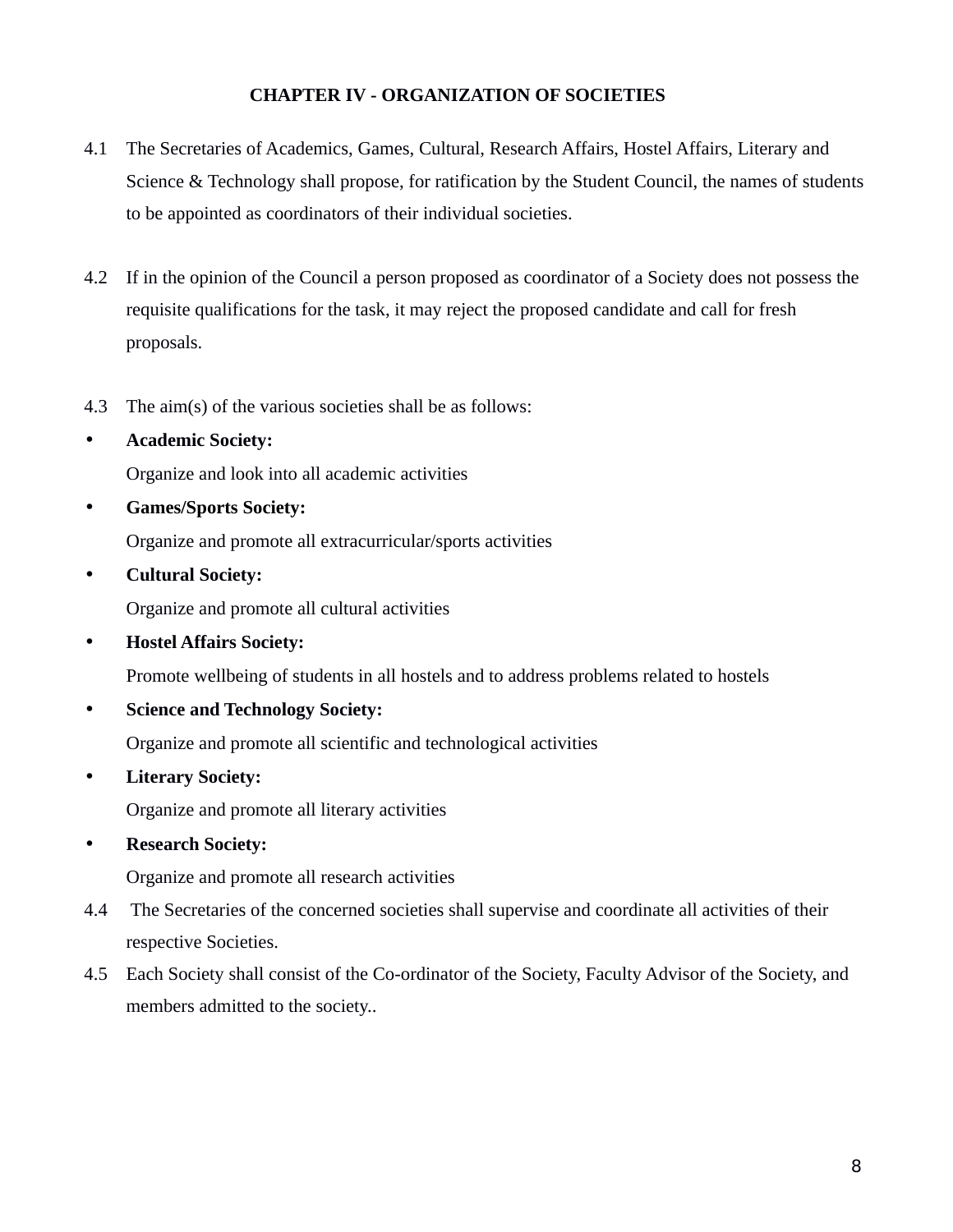#### **CHAPTER V - FINANCE INCOME**

5.1 The total funds of the SG shall consist of:

a. contributions made by the Students as annual Students Council fees.

b. regular and ad hoc contributions made by the Institute.

c. funds from other sources such as membership fees for clubs, sponsorships, etc.

- 5.2 The Finance Committee of the SG (see Appendix II \$ 1 and \$ 2) shall finalize the budget on the recommendation and requirements of various societies and present the same to the Chief Advisory Panel for ratification.
- 5.3 Budgets made by the various societies should detail allocations made individually against each club activity, also other major heads of expenditure besides estimates of miscellaneous expenses.
- 5.4 Advances shall be drawn by the Faculty Advisors and given to the General Secretary and/or the Secretaries of the Academic, Cultural, Games, Hostel Affairs, Literary and Science and Technology Societies, or to any person authorized in writing by them. The deadline for submitting/settling advances is within four weeks after withdrawal. All advances shall stand due against the names of the concerned faculty advisors unless and until satisfactorily accounted for in accordance with the rules in force.
- 5.5 The budget shall be distributed every year at a meeting chaired by Chairman (CAP). This meeting shall be attended by General Secretary and Secretaries (with their budget estimates).
- 5.6 Disciplinary Action: The SAP shall recommend to the CAP disciplinary action against any person(s) against whom a case of proven financial miss-management and/or misappropriation has been made out. The decision shall be communicated to the Chairman, CAP for implementation.
- 5.7 Annual Report: The SC shall present its final report for approval before the joint session of the Council and the Gymkhana. This report must include:

a. A balance sheet (of income/expenditure)

b. Any exceptional expenditure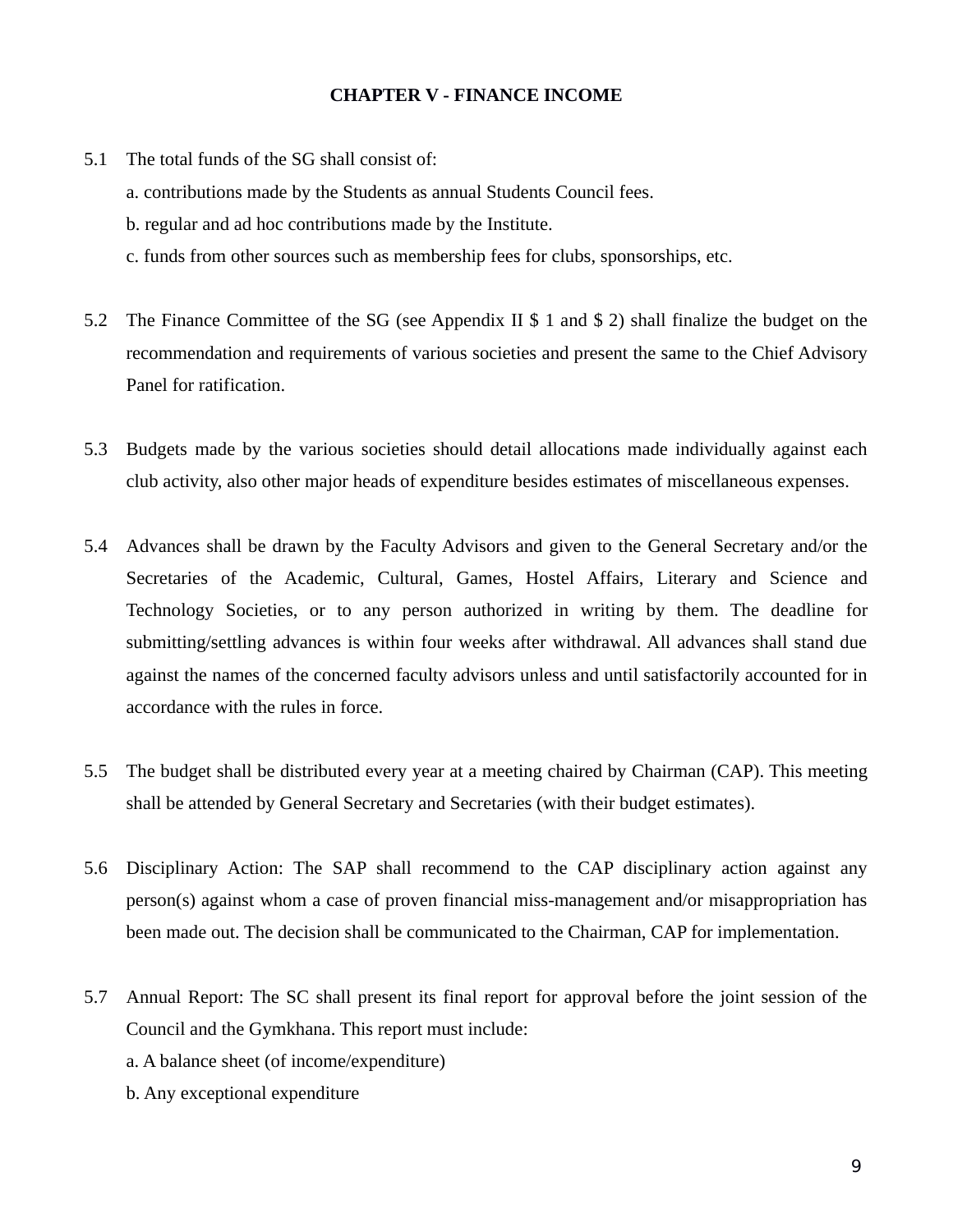## **CHAPTER VI – BYE-LAWS**

- 6.1 Any proposed amendment to the constitution shall be submitted in writing to the General Secretary of the Student Gymkhana by the proposer, and shall be seconded by at least two members of the Student Gymkhana other than the proposer.
- 6.2 Amendment of articles of the constitution has to be endorsed by at least 6 out of 8 members of the Student Council and subject to the approval of the Patron based on advice tendered by the Chief Advisory Panel.
- 6.3 The Student Council at liberty may remove any executive or any convener from office by passing a no-confidence motion supported by at least 6 out of 8 members of the Student Council.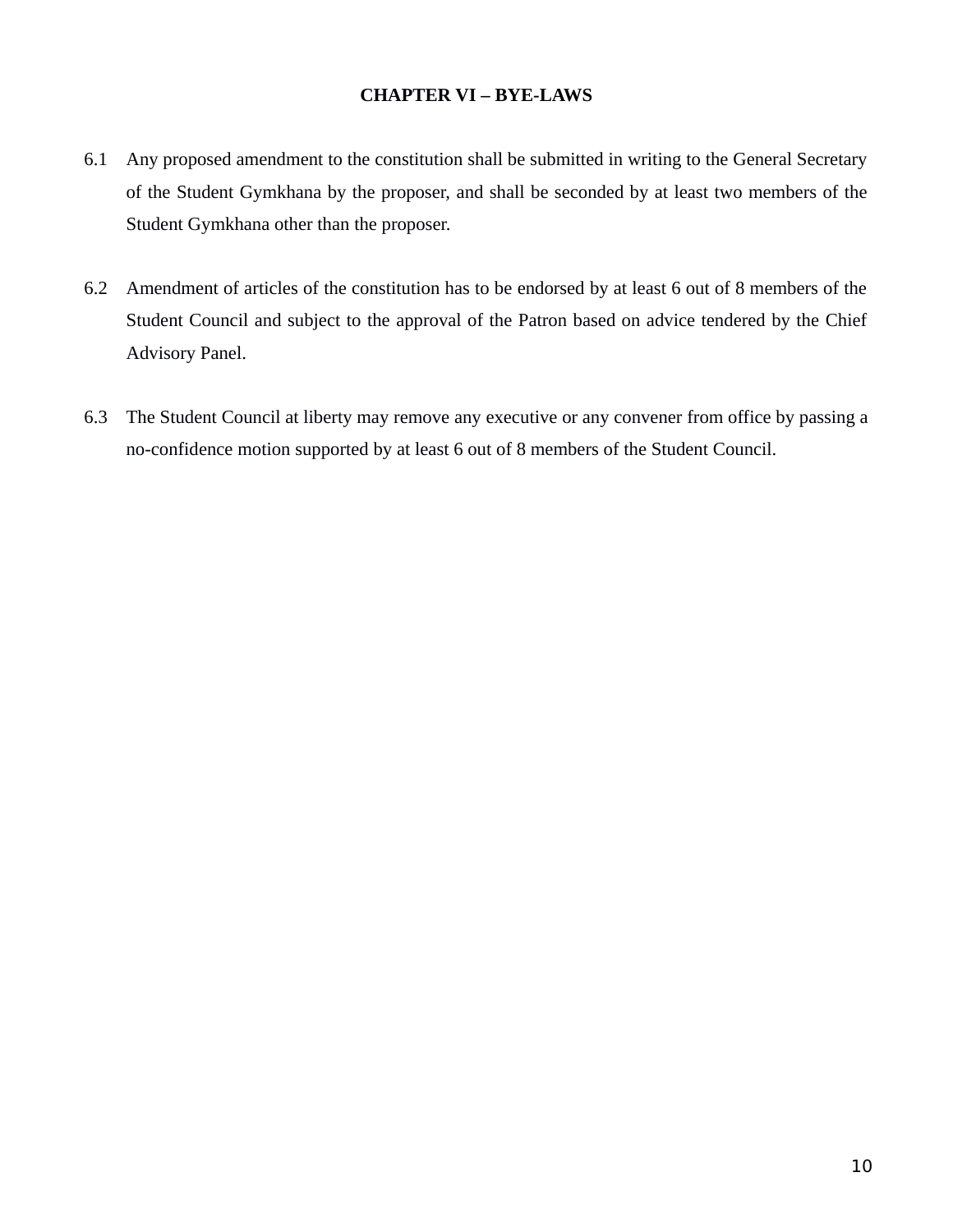## **APPENDIX I- RULES AND PROCEDURES OF THE STUDENT GYMKHANA**

#### **CHAPTER I - SESSIONS OF THE STUDENT GYMKHANA**

#### 1.1 Introduction:

The membership, duties, powers and privileges of the Student Gymkhana are defined in the constitution of the Student Gymkhana

#### 1.2 Agenda:

The agenda of the Sessions of the Students Council shall be finalized by the General Secretary of Student Gymkhana in consultation with General Body. The agenda shall be circulated to the Student Council and General Body by the General Secretary of Student Gymkhana. The agenda may be modified by a simple majority present and voting at a meeting of the Student Council.

#### 1.3 Quorum:

One-half of the total strength of the Student Gymkhana shall constitute the requisite quorum for transacting official business. The quorum shall be required at the commencement of each meeting.

#### 1.4 Minutes:

The responsibilities for the recording of the minutes of the sessions of the Student Gymkhana shall rest with the General Secretary of the Student Gymkhana. The minutes shall be recorded by the General Secretary and shall be circulated among members for corrections. If no corrections are received within two weeks of circulation of minutes, the minutes shall be deemed final.

- 1.5.1 The Student Gymkhana may appoint as and when necessary a subcommittee to investigate any particular matter and report to it.
- 1.5.2 All ad hoc sub-committees of the Student Gymkhana shall cease to exist upon supersession by the successor Council. The members of the standing sub-committees, however, shall continue to hold office till expiry of their term or their removal from office by a decision of the SAP and ratified by the CAP.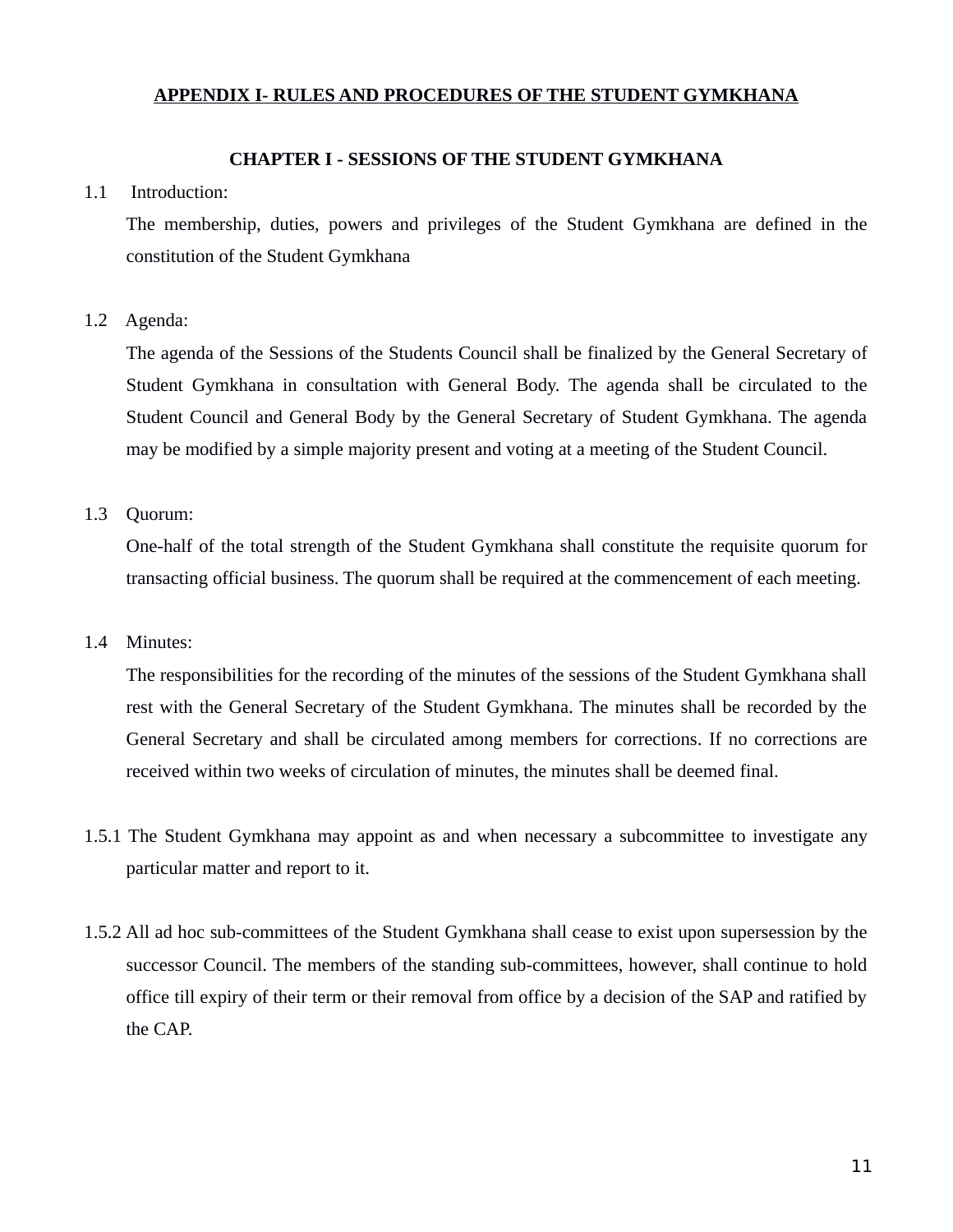# **CHAPTER II - PROCEDURES**

### **2.1 Change in Rules and Procedures:**

- 2.1.1 Inadequacies in the rules and procedures shall be referred by the General Secretary of the Student Gymkhana to the Chairperson of CAP.
- 2.1.2 All rules and procedures may be repealed, revised, or amended at any session of the Student Gymkhana provided the following steps have been included in the previously circulated agenda for the same:
	- **i**. Written notice of the proposed action, giving the text of the desired modification together with a statement of its purpose and effect, and
	- **ii**. The opinion of the rules and procedures committee on the desired action
- c. Any such modification shall be subject to a two-third majority in the Student Gymkhana.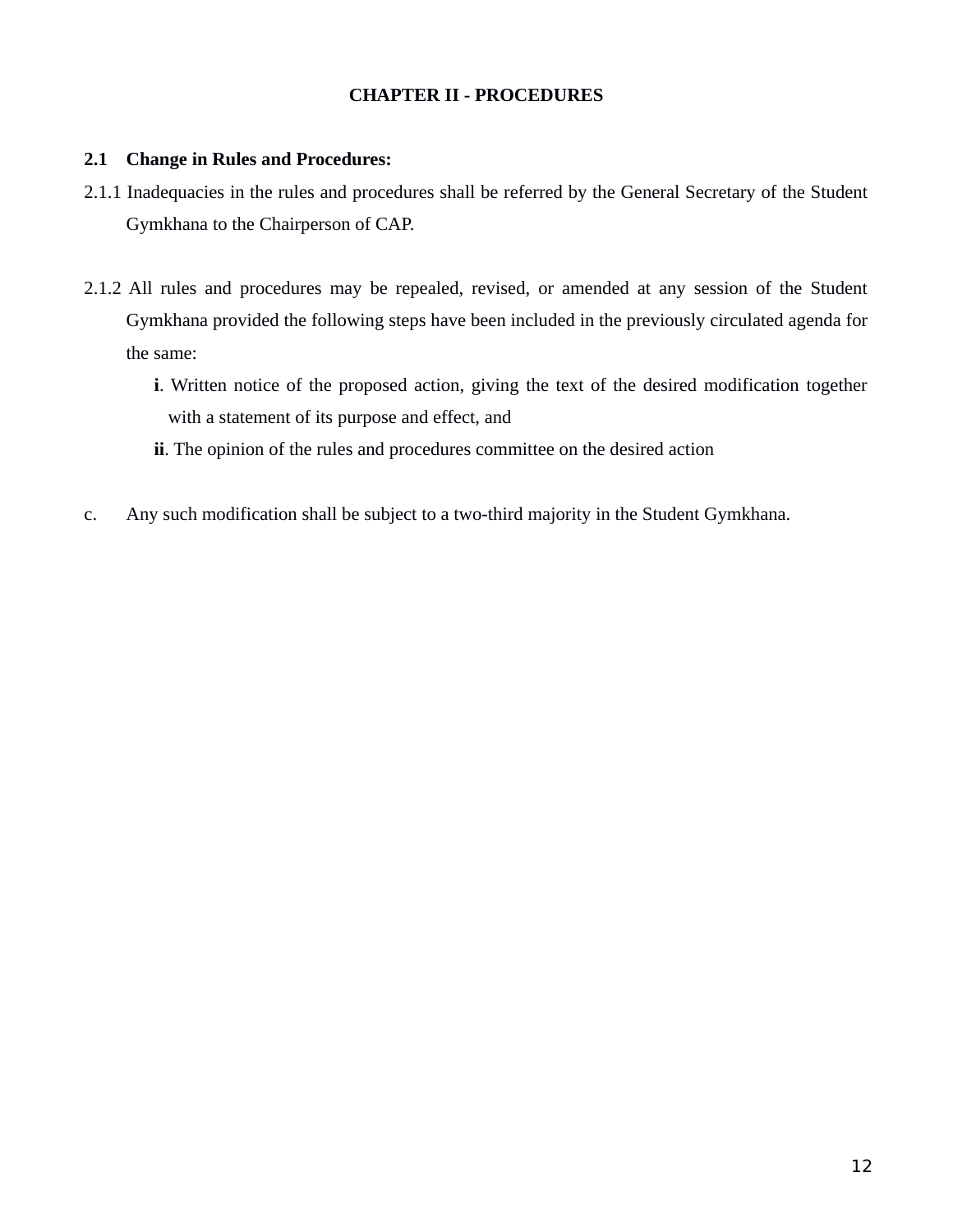# **APPENDIX II**

## **RULES AND PROCEDURES - FINANCIAL AFFAIRS OF THE STUDENTS COUNCIL**

(The rules and procedures set out below are per the guidelines laid down in the Constitution and spell out in detail the general idea expressed therein.)

- 1. The Student Gymkhana shall have a three-member standing committee known as the Finance Committee (FC), and its function shall be to propose and monitor the effective expenditure of the Council Funds. The core structure will be as follows
	- a. The FC proposes a budget at the beginning of every tenure, which shall be approved and accepted by the Student Council
	- b. Each Society can spend up to its budget limit in consent with the Secretary of the Society and the Advisor of the Society
	- c. Amounts up to some limit are to be approved by the Society Advisor
	- d. Any expenditure above the limit of the Society Advisor, comes to FC and Chairperson (CAP)
- 2 All members of the FC will be elected representatives nominated by the Student Council, and one among them shall be elected as Convener of the FC by the Council.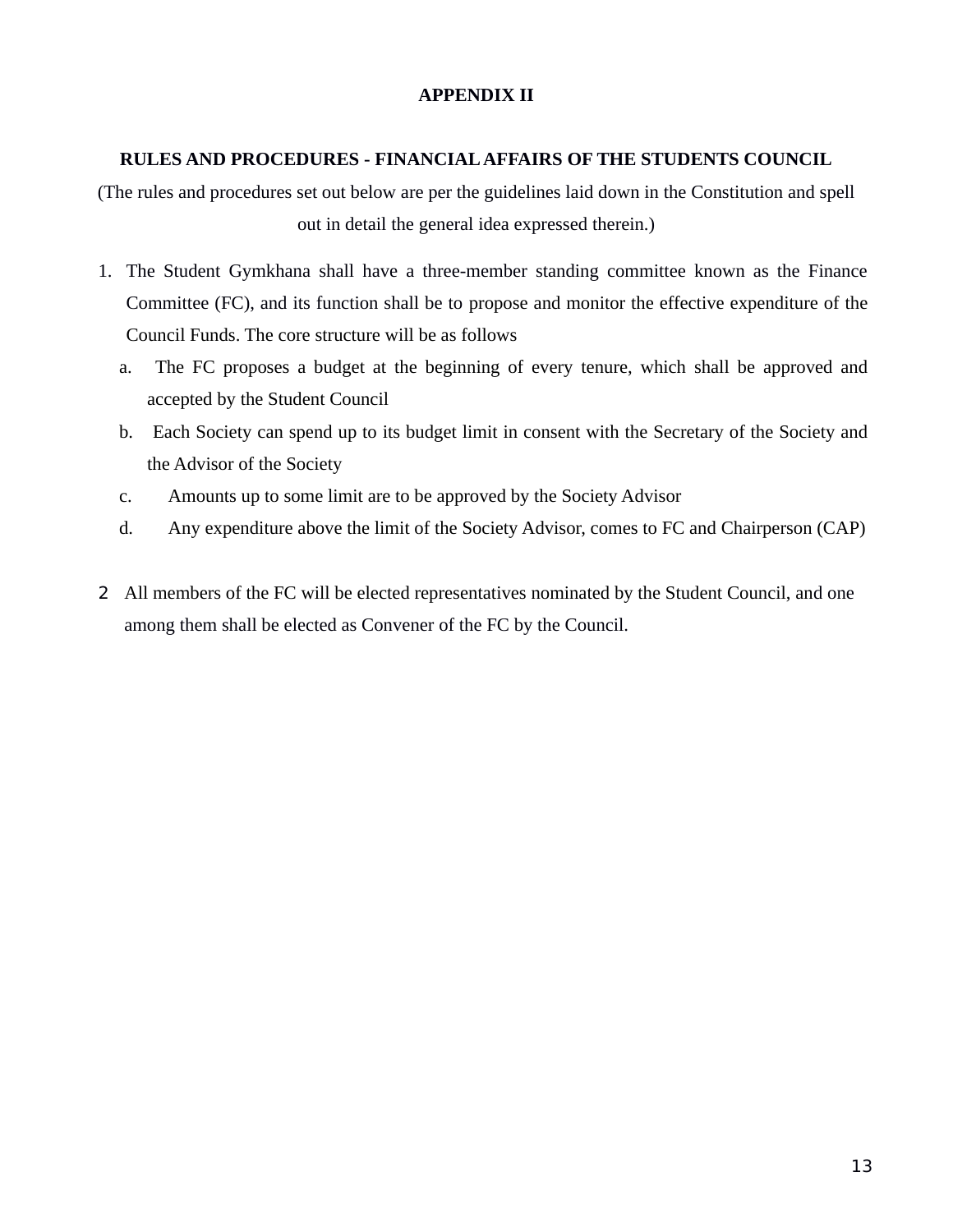3 The FC shall function as a team, but for administrative convenience the responsibilities shall be distributed based on the interest and mutual understating of FC.

- 4 All remittances towards advertisements/sponsorships shall be received at the Student Gymkhana Office. The parties on whose behalf the advertisements appear must remit the amount due by cheque/draft drawn in favor of Student Gymkhana, IIT Mandi. The Chairperson of CAP will be the signatory of the bank account.
- 5 All equipment purchase shall be done only with the approval of the Chairperson of CAP. In case the expenditure of equipment(s) exceeds Rs. 15,000/- proper quotations should be called for from at least three authorized firms/dealers. A purchase committee should be formed consisting of Finance Convener (or FC member) and the representatives of organizing committee, which shall then give contracts on the basis of quotations received.
- 6 Expenses on cash purchases are to be made out of advance drawn there against. Such purchases must have the prior approval of the concerned authorities.
- 7 The executives must submit proper accounts for expenditure incurred as early as possible after the amount has been spent and always prior to request for a fresh advance, subject to conditions laid down in the Constitution.
- 8 As far as possible, all payments shall be made by cheques by the Gymkhana Office.
- 9 Except for conveyance, there should be receipts of all expenditure. Conveyance and TA bills should be submitted only on proper forms available for the purpose (at the Gymkhana Office). In case of train journey money receipts should be attached.
- 10 Whenever visiting dignitaries are to be entertained the expenditure on 'hospitality' may be commensurate with the needs of protocol, but only one or at the most two (under exceptional circumstances) persons of the concerned council may accompany the dignitaries.
- 11 A stock register is to be maintained for each council. It is to be regularly checked, updated and officially handed over to the successor executives by the outgoing executives. (All